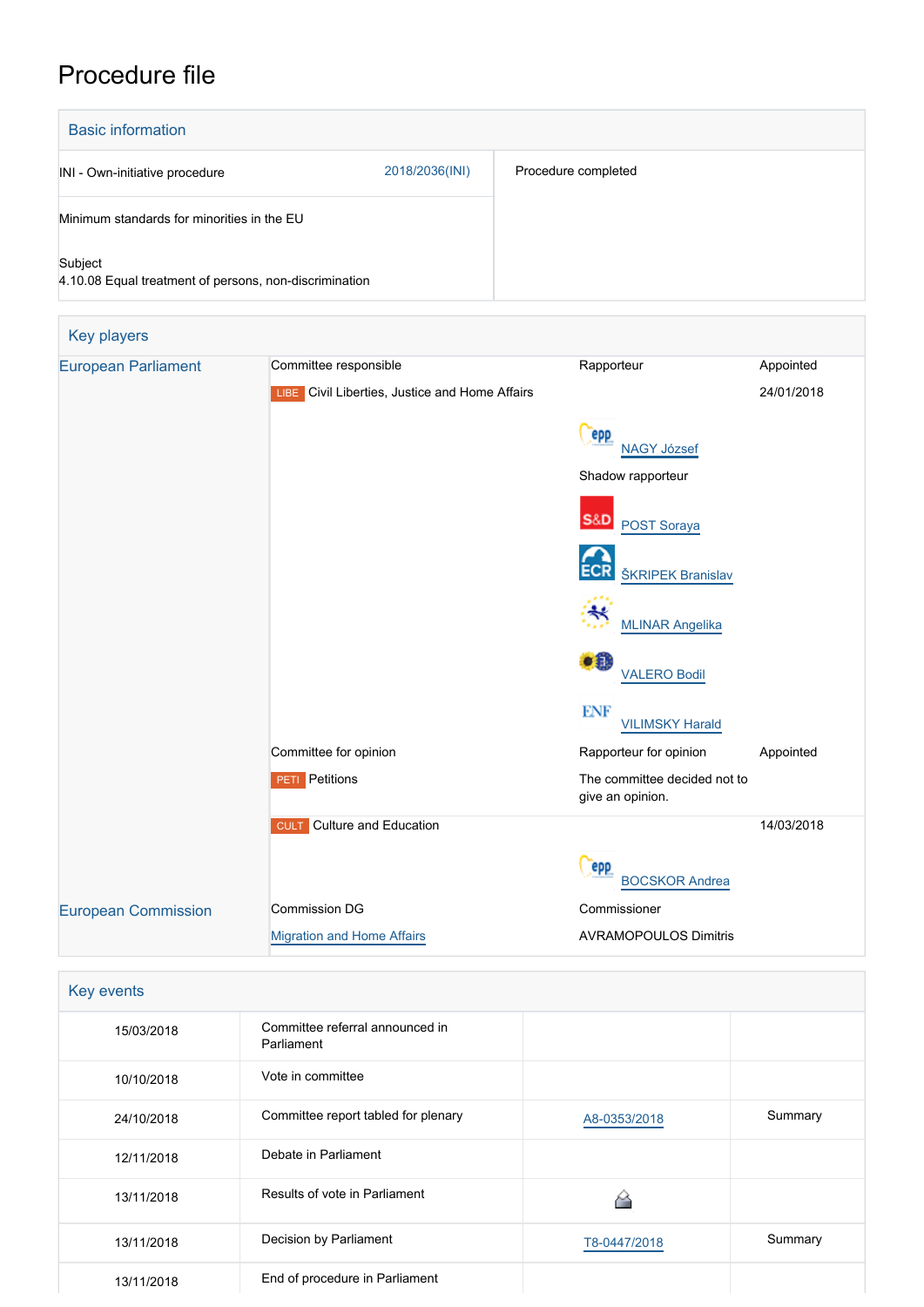| <b>Technical information</b> |                                |  |
|------------------------------|--------------------------------|--|
| Procedure reference          | 2018/2036(INI)                 |  |
| Procedure type               | INI - Own-initiative procedure |  |
| Procedure subtype            | Initiative                     |  |
| Legal basis                  | Rules of Procedure EP 54       |  |
| Other legal basis            | Rules of Procedure EP 159      |  |
| Stage reached in procedure   | Procedure completed            |  |
| Committee dossier            | LIBE/8/12424                   |  |

## Documentation gateway

| Committee draft report                                 |             | PE622.176    | 22/05/2018 | EP |         |
|--------------------------------------------------------|-------------|--------------|------------|----|---------|
| Amendments tabled in committee                         |             | PE623.807    | 22/06/2018 | EP |         |
| Committee opinion                                      | <b>CULT</b> | PE622.179    | 25/09/2018 | EP |         |
| Committee report tabled for plenary, single<br>reading |             | A8-0353/2018 | 24/10/2018 | EP | Summary |
| Text adopted by Parliament, single reading             |             | T8-0447/2018 | 13/11/2018 | EP | Summary |

## Minimum standards for minorities in the EU

The Committee on Civil Liberties, Justice and Home Affairs adopted an own-initiative report by József NAGY (EPP, SK) on minimum standards for minorities in the European Union.

Approximately 8 % of EU citizens belong to a national minority and approximately 10 % speak a regional or minority language.

Article 2 of the TEU states that the Union is founded on the values of respect for human dignity, freedom, democracy, equality, the primacy of law and respect for human rights, including the rights of persons belonging to minorities.

The Charter of Fundamental Rights of the European Union has made the notion of national minorities a term of Union law.

One of the three Copenhagen criteria clearly requires countries to guarantee democracy, the rule of law, human rights, and respect for and protection of minorities; whereas there is no further monitoring of minority rights once a candidate country becomes a Member State.

The need for common rules: recalling that there is no common EU standard for minority rights in the EU, nor a common understanding of who can be considered a person belonging to a minority, the report stressed the need to protect all national or ethnic, religious and linguistic minorities, regardless of definition. It recommended that, with respect to the principles of subsidiarity, proportionality and non-discrimination, a definition of a national minority should be based on the definition laid down by the European Convention on Human Rights. It also called on Member States to end the condition of statelessness of Roma and ensure the enjoyment of fundamental human rights by all.

Members called on the Commission to draw up a common framework of EU minimum standards for the protection of minorities; recommends that this framework should contain measurable milestones with regular reporting, and should consist, as a minimum, of:

- the drafting of guidelines reflecting good practices within the Member States, in cooperation with different stakeholders involved in minority rights protection:
- a Commission recommendation, taking into consideration existing national measures, subsidiarity and proportionality;
- a legislative proposal for a directive, to be drafted following a proper impact assessment, in line with the principles of subsidiarity and proportionality as applying in the Member States and based on the aforementioned points, on minimum standards for minorities in the EU, including clear benchmarks and sanctions.

Combating discrimination, hate crime and hate speech: condemning unequivocally all forms of discrimination and all forms of segregation, Members called on the Union and Member States to step up the fight against hate crimes and discriminatory attitudes and behaviour. They reaffirmed the position expressed by Parliament in its [resolution](https://oeil.secure.europarl.europa.eu/oeil/popups/ficheprocedure.do?lang=en&reference=2017/2038(INI)) of 25 October 2017 on the integration of the Roma into the Union from the point of view of fundamental rights. They encouraged the Commission and Member States to develop awareness-raising activities that sensitise the EU population to diversity, and to promote all peaceful forms of manifestation of minority cultures and to include the history of national and ethnic minorities and to promote a culture of tolerance in their schools as part of their curricula.

The Commission and the Member States are called on, inter alia, to:

- ensure equal opportunities for national and ethnic minorities to participate in political and social life;
- involve and support national and ethnic minorities and persons belonging to them in fostering knowledge and skills which are necessary in order to safeguard and sustainably manage and develop cultural heritage and which should be handed down to future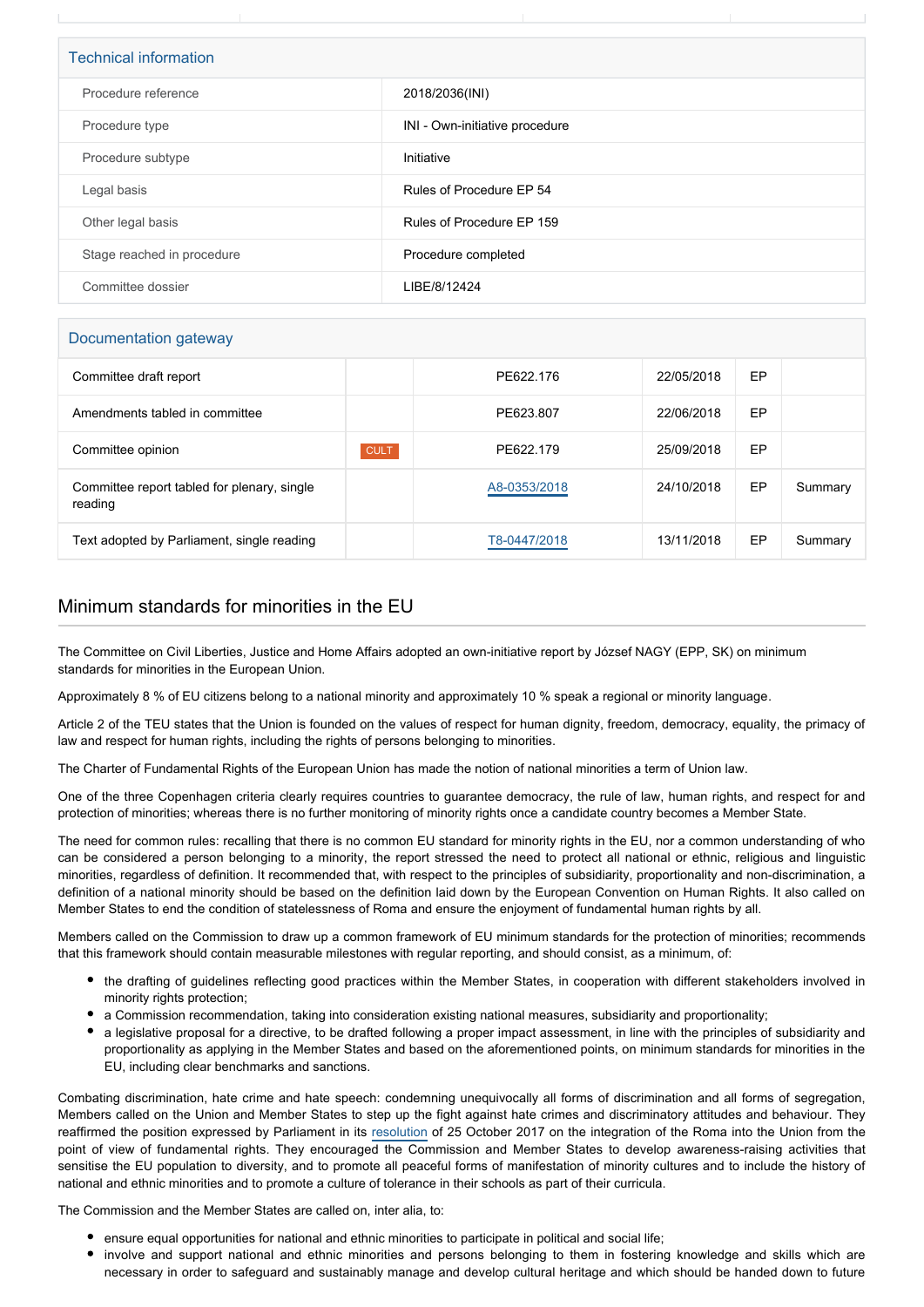generations;

- promote the use of regional or minority languages at local and regional level and in the media;
- ensure that, in line with international norms, persons belonging to national and ethnic minorities have their rights guaranteed and adequate opportunities ensured as regards receiving education in a minority language as well as instruction in their mother tongue, in both public and private educational institutions;
- allow and promote, in the context of administrative authorities and public service organisations, the use of regional or minority languages in practice, in line with the principle of proportionality, e.g. in relations between private individuals and organisations on the one hand, and public authorities on the other.

The report called on the Commission and Member States to continue to support and fund the collection of reliable and robust data on equality, in consultation with minority representatives, in order to measure inequality and discrimination. It called for effective EU-wide monitoring of the situation of national and ethnic minorities.

## Minimum standards for minorities in the EU

The European Parliament adopted by 481 votes to 112, with 73 abstentions, a resolution on minimum standards for minorities in the European Union.

Background: approximately 8 % of EU citizens belong to a national minority and approximately 10 % speak a regional or minority language.

Article 2 of the TEU states that the Union is founded on the values of respect for human dignity, freedom, democracy, equality, the primacy of law and respect for human rights, including the rights of persons belonging to minorities.

The Charter of Fundamental Rights of the European Union has made the notion of national minorities a term of Union law.

One of the three Copenhagen criteria clearly requires countries to guarantee democracy, the rule of law, human rights, and respect for and protection of minorities; whereas there is no further monitoring of minority rights once a candidate country becomes a Member State.

Protecting minorities: Parliament underlined the need to protect all national or ethnic, religious and linguistic minorities, regardless of definition. It recommended that, with respect to the principles of subsidiarity, proportionality and non-discrimination, a definition of a national minority should be based on the definition laid down in Recommendation 1201 of the Council of Europe Parliamentary Assembly (1993) for an additional protocol on the rights of minorities to the European Convention on Human Rights.

Parliament expressed its concern about the number of stateless Roma in Europe, a situation which leads to a total denial of their access to social, educational and healthcare services and pushes them to the margins of society. It called on Member States to abolish statelessness and ensure the enjoyment of fundamental human rights by all.

The need for common rules: recalling that there is no common EU standard for minority rights in the EU, nor a common understanding of who can be considered a person belonging to a minority, Members called on the Commission to draw up a common framework of EU minimum standards for the protection of minorities; recommends that this framework should contain measurable milestones with regular reporting, and should consist, as a minimum, of:

- the drafting of guidelines reflecting good practices within the Member States, in cooperation with different stakeholders involved in minority rights protection;
- a Commission recommendation, taking into consideration existing national measures, subsidiarity and proportionality;
- a legislative proposal for a directive, to be drafted following a proper impact assessment, in line with the principles of subsidiarity and proportionality as applying in the Member States and based on the aforementioned points, on minimum standards for minorities in the EU, including clear benchmarks and sanctions.

Combating discrimination, hate crime and hate speech: condemning unequivocally all forms of discrimination and all forms of segregation, Parliament called on the Union and Member States to step up the fight against hate crimes and discriminatory attitudes and behaviour. It reaffirmed the position expressed by Parliament in its [resolution](https://oeil.secure.europarl.europa.eu/oeil/popups/ficheprocedure.do?lang=en&reference=2017/2038(INI)) of 25 October 2017 on the integration of the Roma into the Union from the point of view of fundamental rights. It encouraged the Commission and Member States to develop awareness-raising activities that sensitise the EU population to diversity, and to promote all peaceful forms of manifestation of minority cultures and to include the history of national and ethnic minorities and to promote a culture of tolerance in their schools as part of their curricula.

Minority rights: Parliament encouraged the Commission and the Member States to safeguard the right of persons belonging to minorities to preserve, protect and develop their own identity, and to take the necessary steps to promote the effective participation of minorities in social, economic and cultural life and in public affairs.

Parliament also called on them, inter alia, to:

- ensure equal opportunities for national and ethnic minorities to participate in political and social life;
- involve and support national and ethnic minorities and persons belonging to them in fostering knowledge and skills which are necessary in order to safeguard and sustainably manage and develop cultural heritage and which should be handed down to future generations;
- promote the use of regional or minority languages at local and regional level and in the media and to ensure freedom of service, passage and reception of audiovisual content in regions where minorities live;
- ensure that, in line with international norms, persons belonging to national and ethnic minorities have their rights guaranteed and adequate opportunities ensured as regards receiving education in a minority language as well as instruction in their mother tongue, in both public and private educational institutions;
- allow and promote, in the context of administrative authorities and public service organisations, the use of regional or minority languages in practice, in line with the principle of proportionality, e.g. in relations between private individuals and organisations on the one hand, and public authorities on the other.

Parliament called on the Commission and Member States to continue to support and fund the collection of reliable and robust data on equality, in consultation with minority representatives, in order to measure inequality and discrimination. It called for effective EU-wide monitoring of the